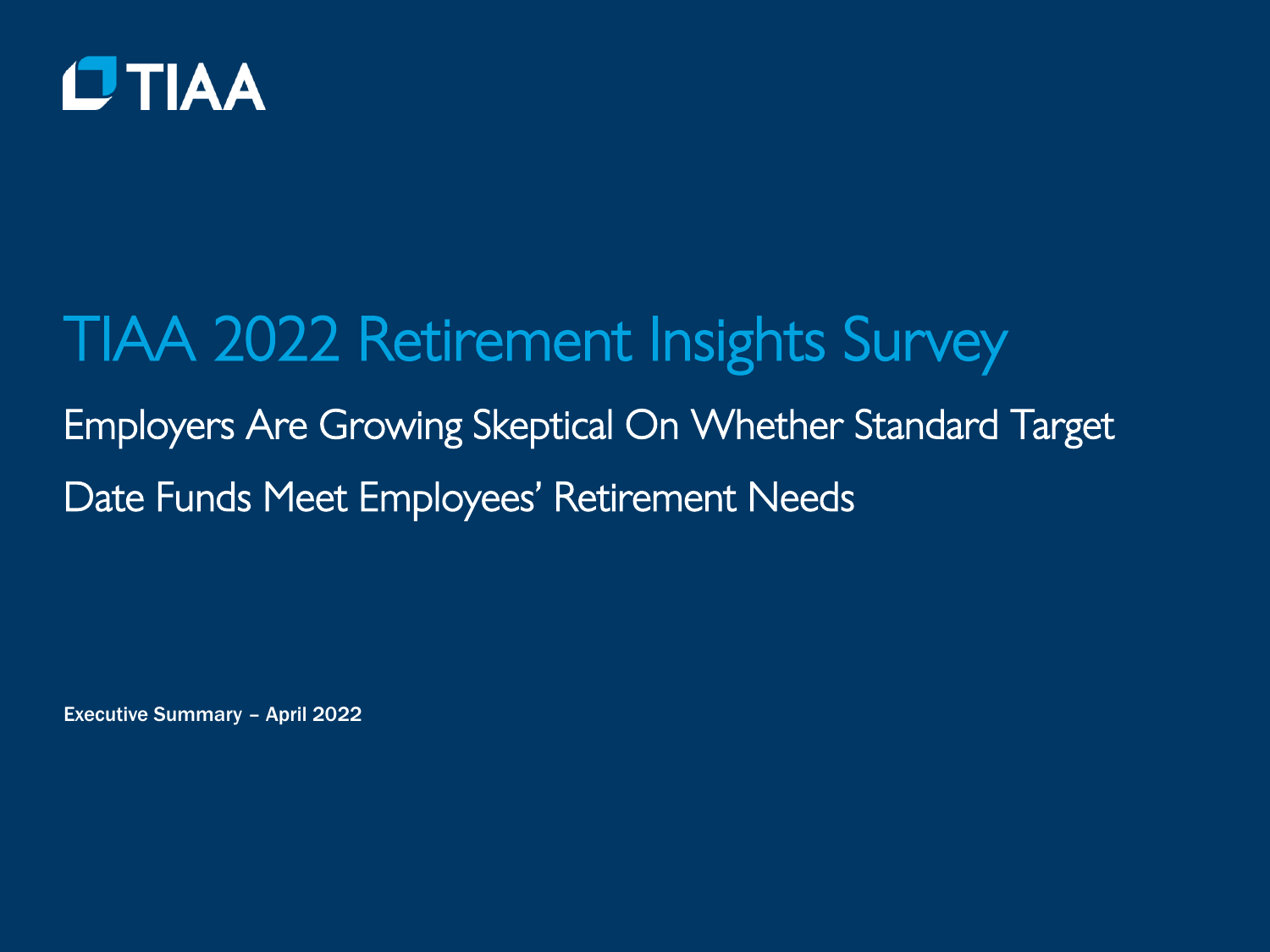### Employers' concerns about their employees not saving enough and risking outliving their savings are now more in line with pre-pandemic levels.

#### Employers' retirement concerns *% Concerned*



#### The top retirement concerns among both employers and employees is not saving enough and the risk of outliving their savings.

- Employers are also highly concerned about employees not knowing enough about financial topics and not participating in the company's retirement plan.
- After dipping in 2020, employers' concerns have increased around participants not saving enough, outliving savings, and financial knowledge.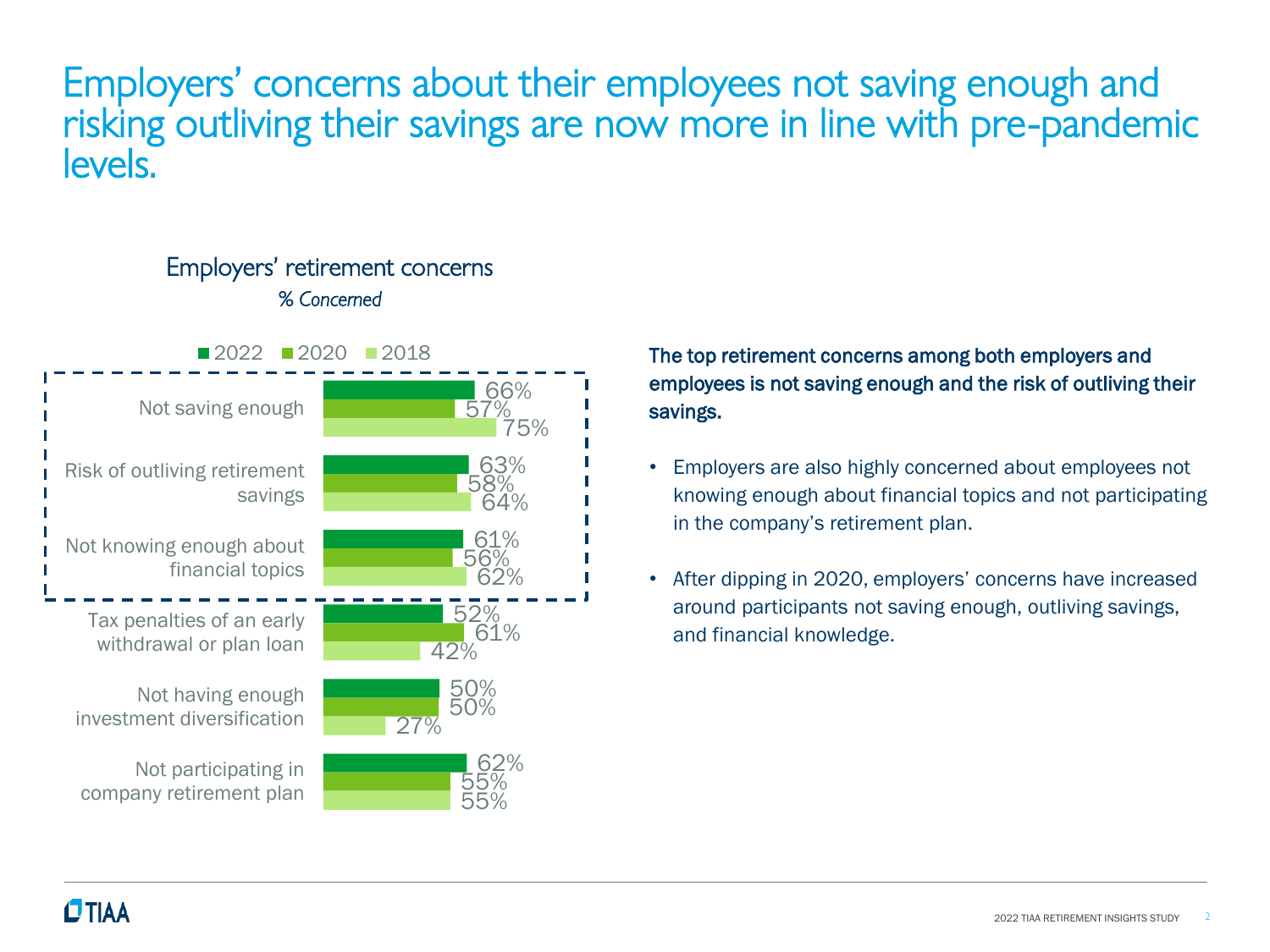There has been a meaningful drop during the pandemic in how well employers think the standard target date-funds (TDFs) they offer meet their employees' income needs through retirement.

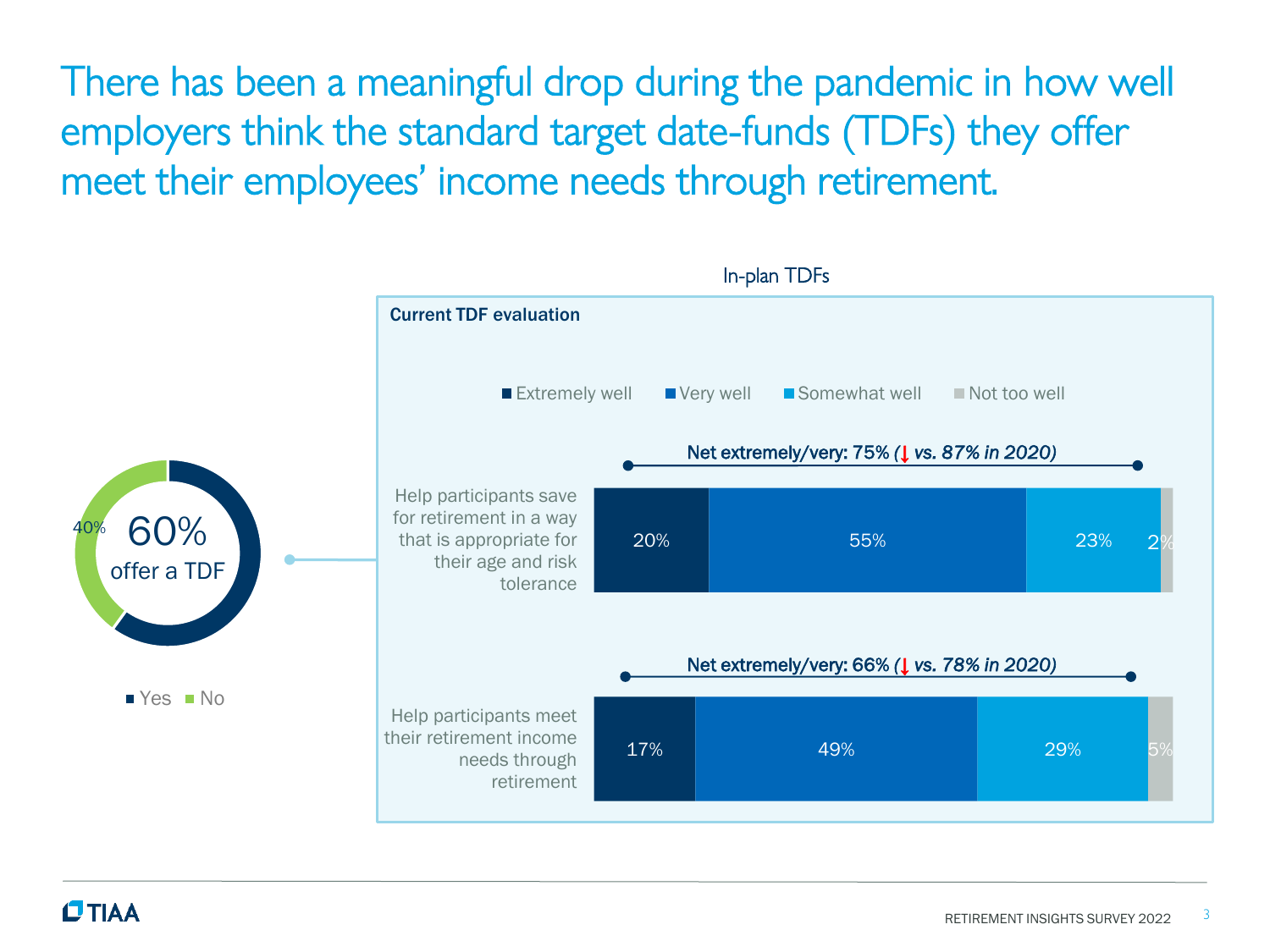## More than one-third of employers think their plans fall short in securing guaranteed lifetime income (GLI).

Overall, three-quarters of employers rate their company's benefits as superior or good.

• Employees agree in terms of their retirement plan—88% say they are satisfied with their employer's plan.

Employers see the top features of their company's retirement plan as:

- Employer contributions (64%),
- Costs to employees (46%), and
- Investment options available (44%).

However, the feature employers think is most lacking is access to guaranteed lifetime income (38%).

• This is an issue as 35% of Employers say the purpose of retirement plans are to provide employees secure income through retirement (vs. 20% who say a vehicle to help employees save/accumulate and 45% who say both equally).

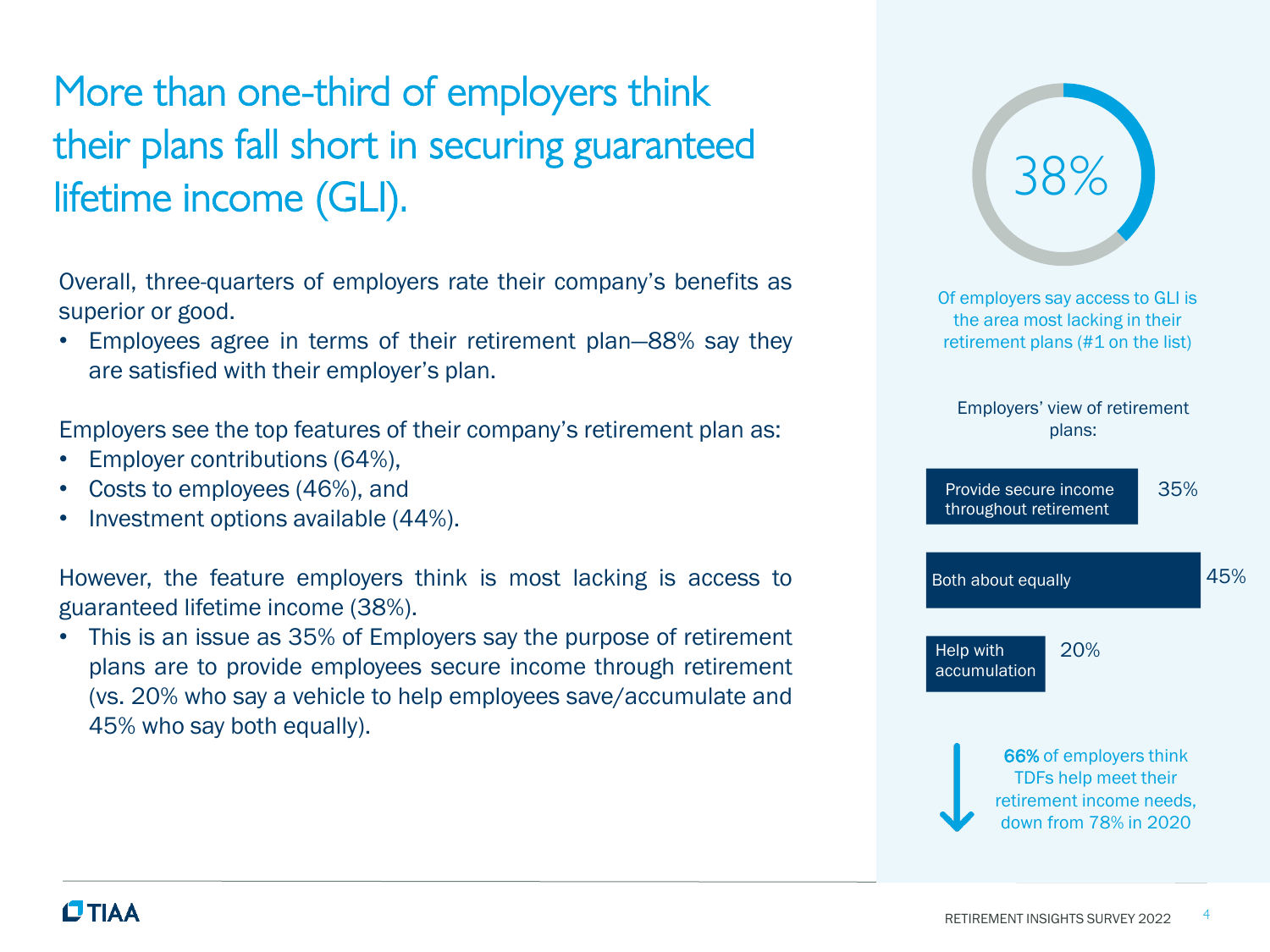Interest in offering a new generation of target date solutions geared toward in-plan GLI has increased among employers during the pandemic.



Are interested in a target date solution that allocates towards GLI as participants near retirement to improve employees' retirement savings

## 43%

Of those not currently offering GLI annuities say they are extremely or very interested in them.

## 50%

Increased their company's interest in offering GLI annuities in their retirement plan as a result of the pandemic.

## 29%

Increased their company's interest in offering GLI annuities due to the SECURE Act – legislation that would improve access to inplan GLI.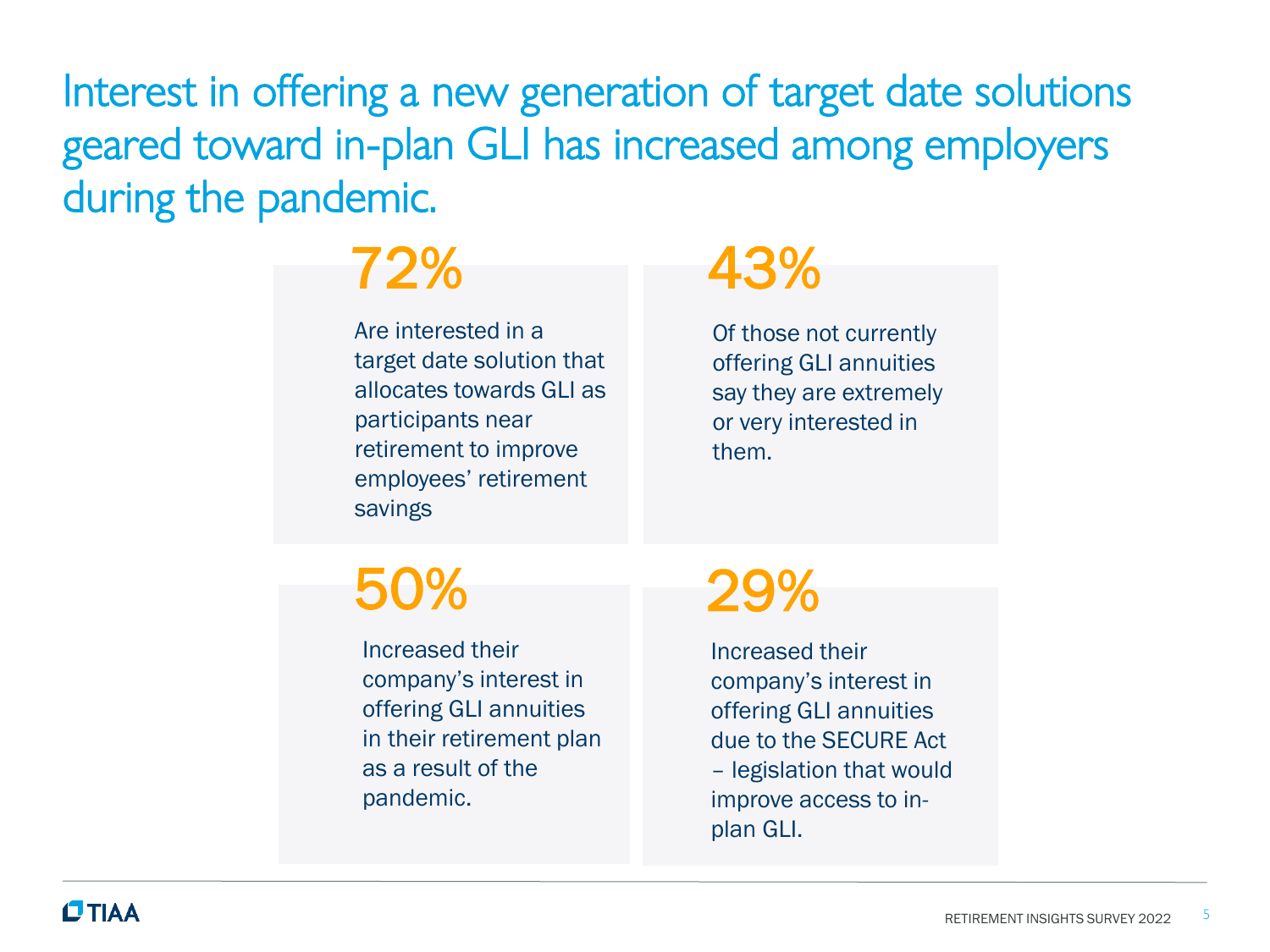## Employees' top financial goal continues to be saving for retirement.

#### Employees' financial snapshot

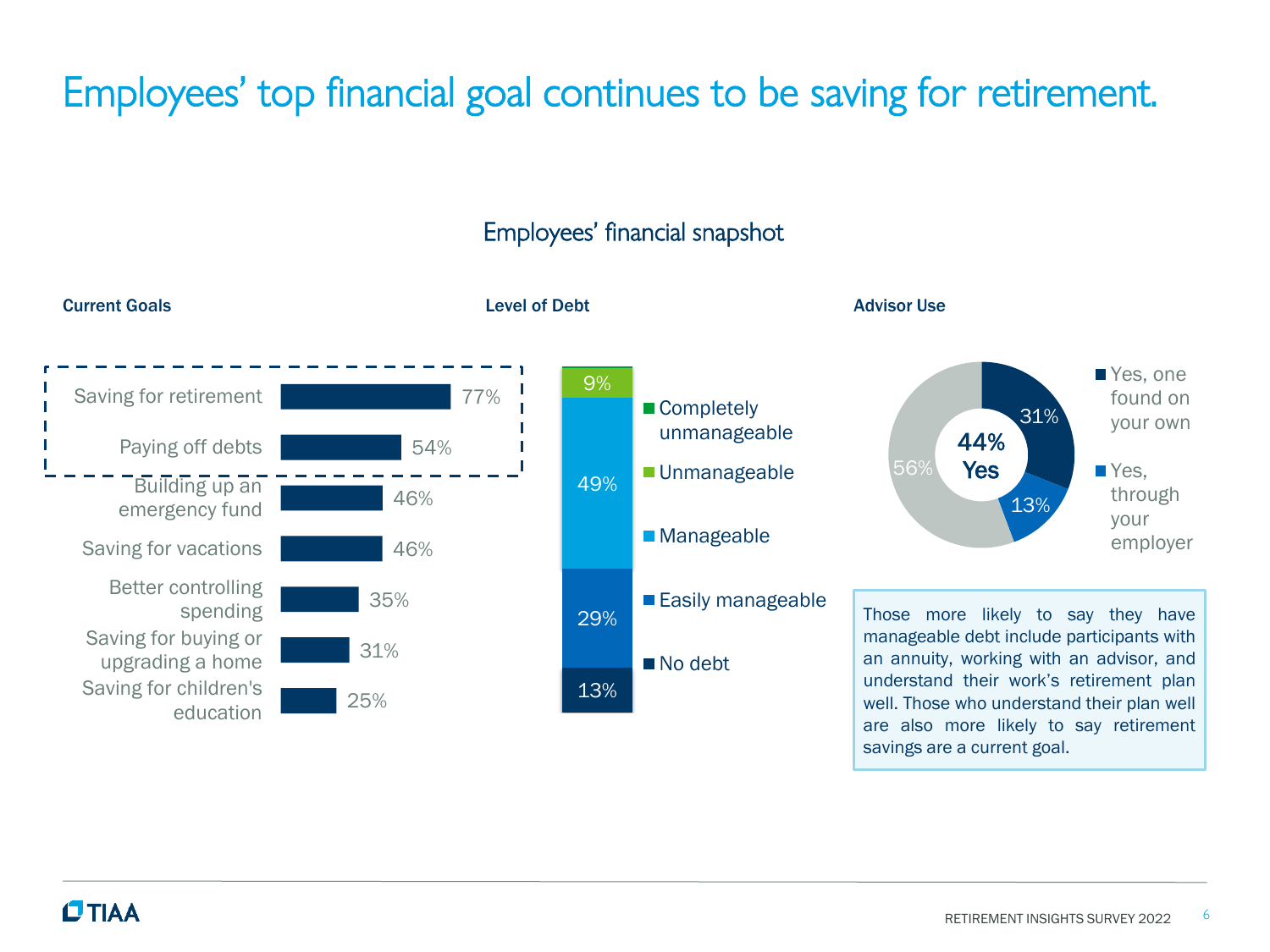Since the pandemic, half of employees say they are more concerned about retiring when they want, however 48% are more appreciative of their retirement plan.

#### The pandemic's impact

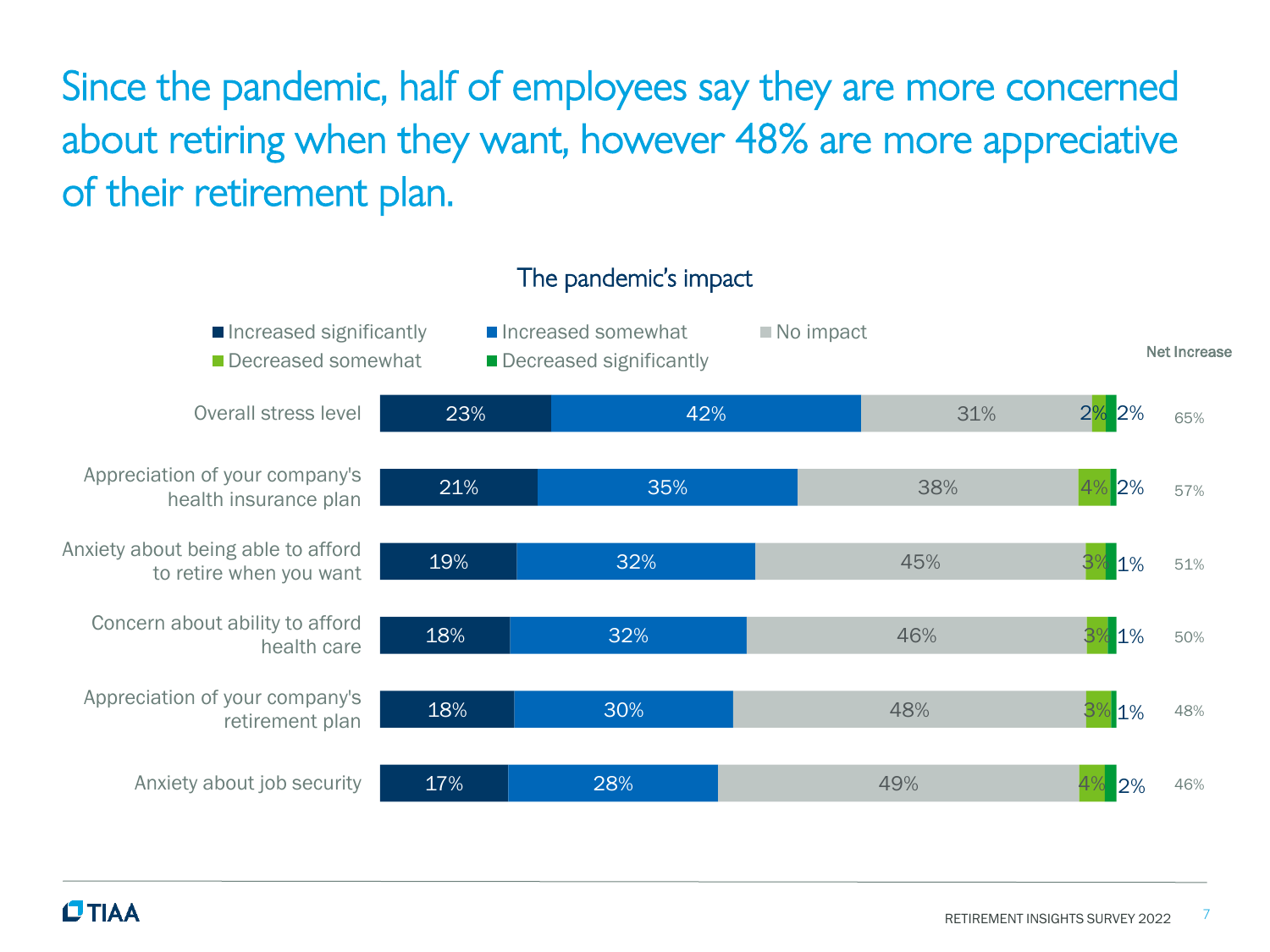The pandemic has increased employees' interest in GLI. Over half are very or extremely interested in investing in a GLI annuity in their employer's retirement plan.

#### Interest in investing in an in-plan GLI annuity

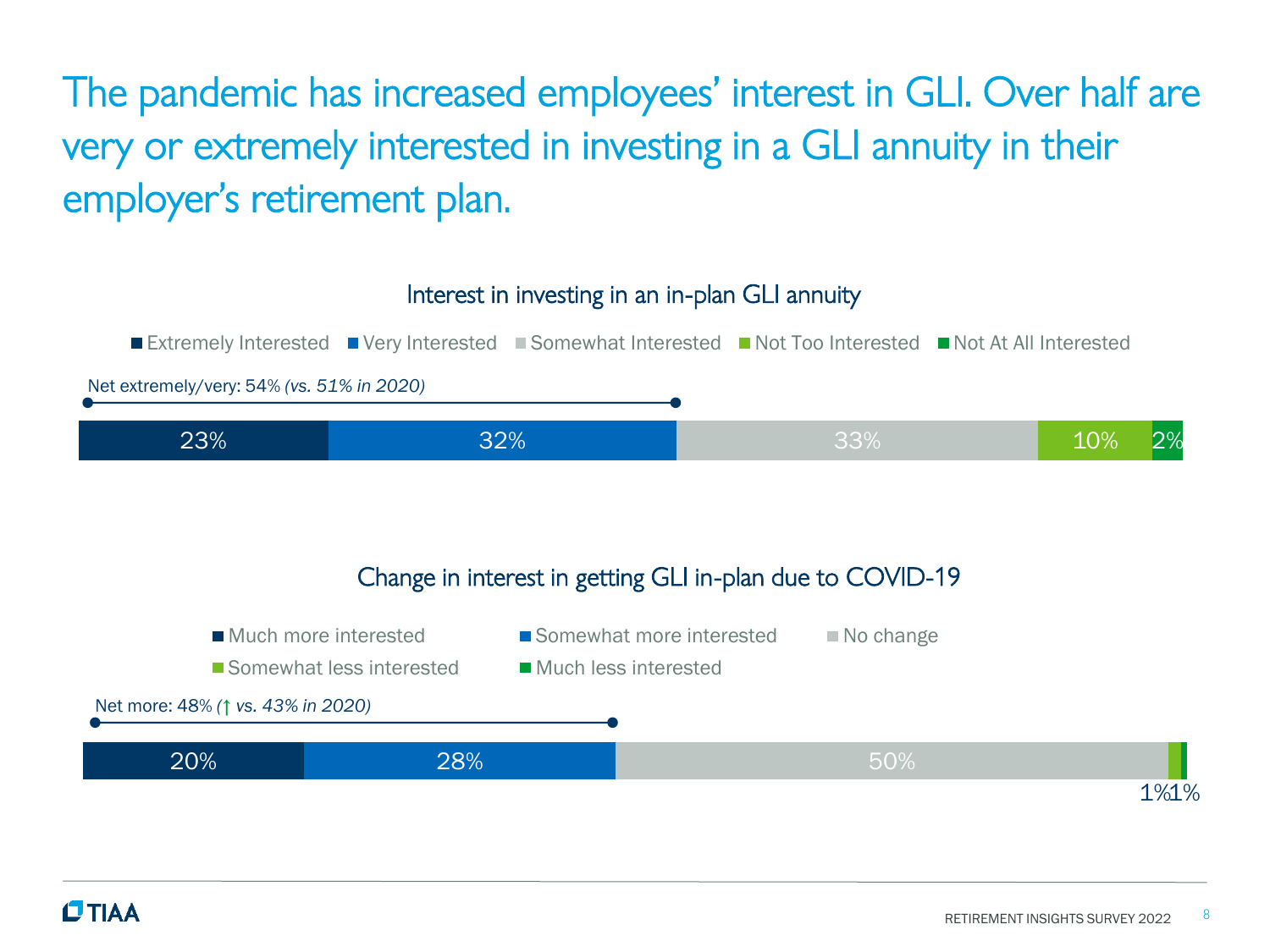Just one third of employers say they currently offer in-plan GLI, but those who do say it is highly valuable. Interest among those not currently offering GLI is up from 2020.

Availability and interest in GLI annuities in-plan

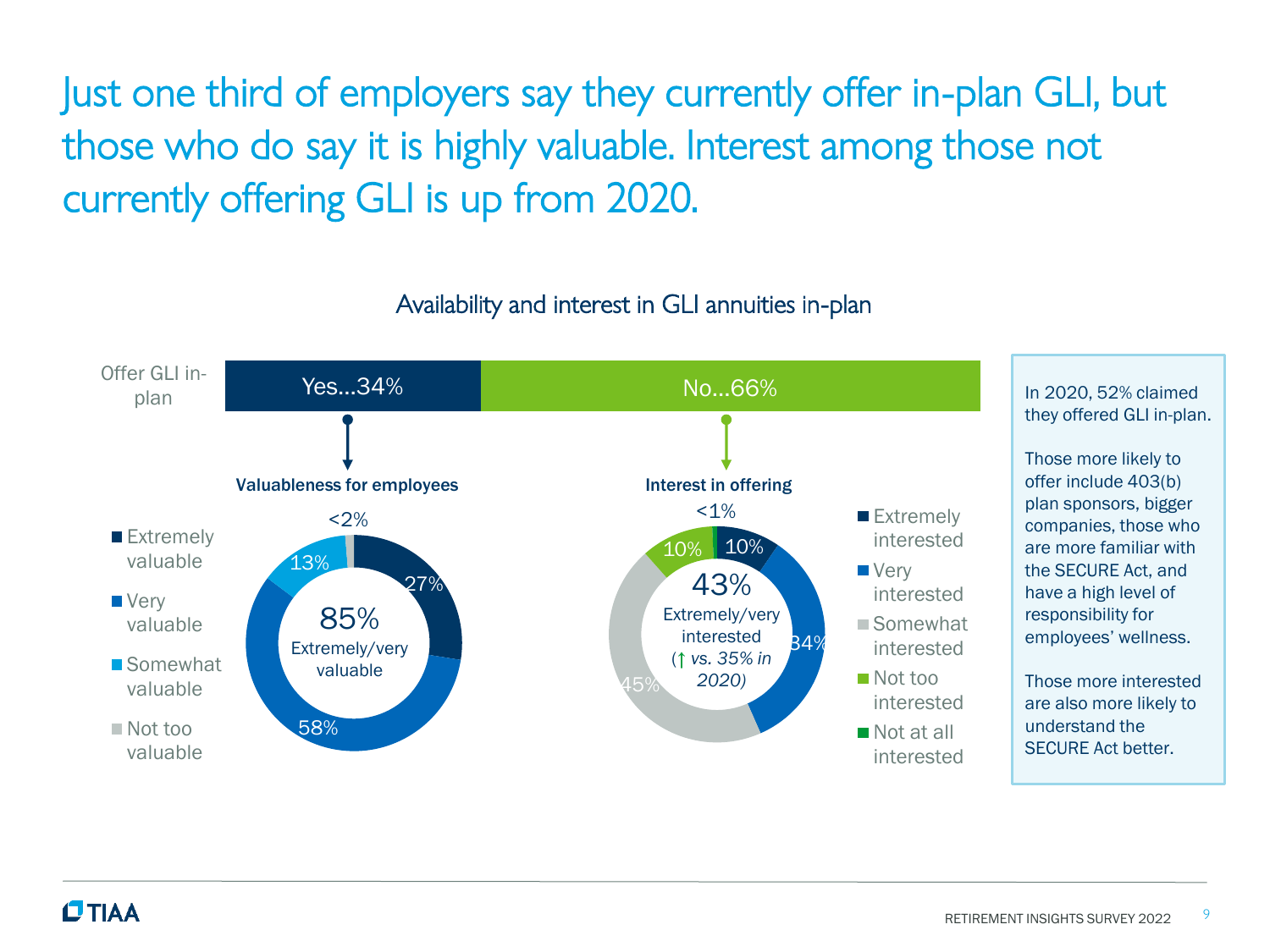## Familiarity overall with the SECURE Act — legislation that would improve access to in-plan GLI — has decreased.



wellness are more likely to be familiar. The decreases from 2020 are again driven by 401(k) sponsors.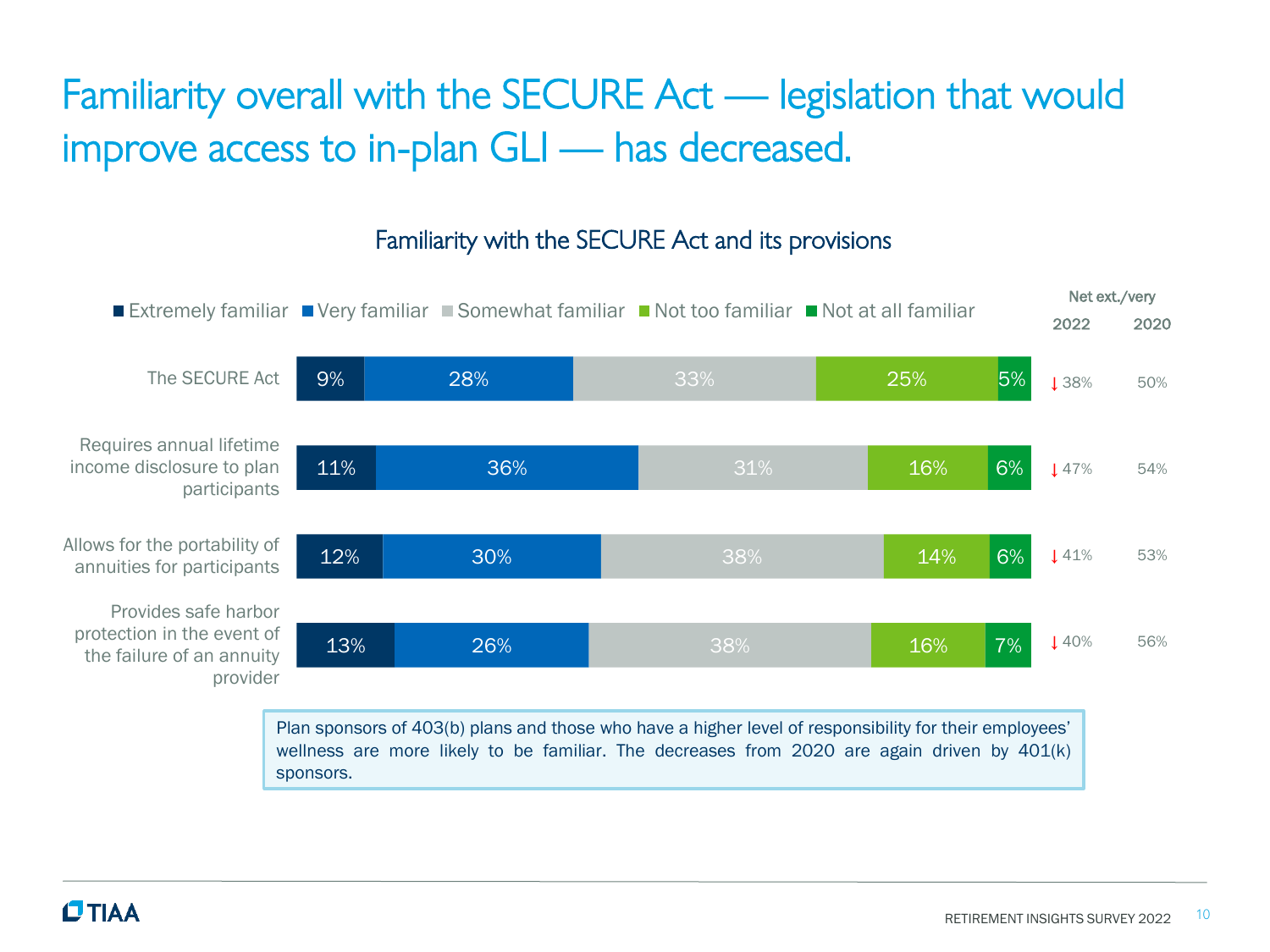Employees are highly interested in investing in GLI annuities. This interest increases dramatically when lower costs in-plan are highlighted.

#### Employees' interest in GLI annuities

*% extremely/very interested*



Nearly 9 in 10 employers who offer in-plan guaranteed lifetime income options consider them to be extremely/very valuable for employees.

- Among employers not currently offering GLI annuities in their plan, 43% are extremely or very interested (up from 35% in 2020).
- 72% of employers would also be highly interested in a new target-date solution geared towards allocating to lifetime income.

Among employees, familiarity and ownership of GLI annuities that can help them save for retirement remains low.

- Just 22% of employees surveyed own GLI
- Four in 10 non-owners are highly interest in investing in a GLI annuity.
- But when it comes to in-plan GLI, this increases to 54% of participants.
- When asked about interest of in-plan GLI if the cost were lowered, this interest jumps to 73%.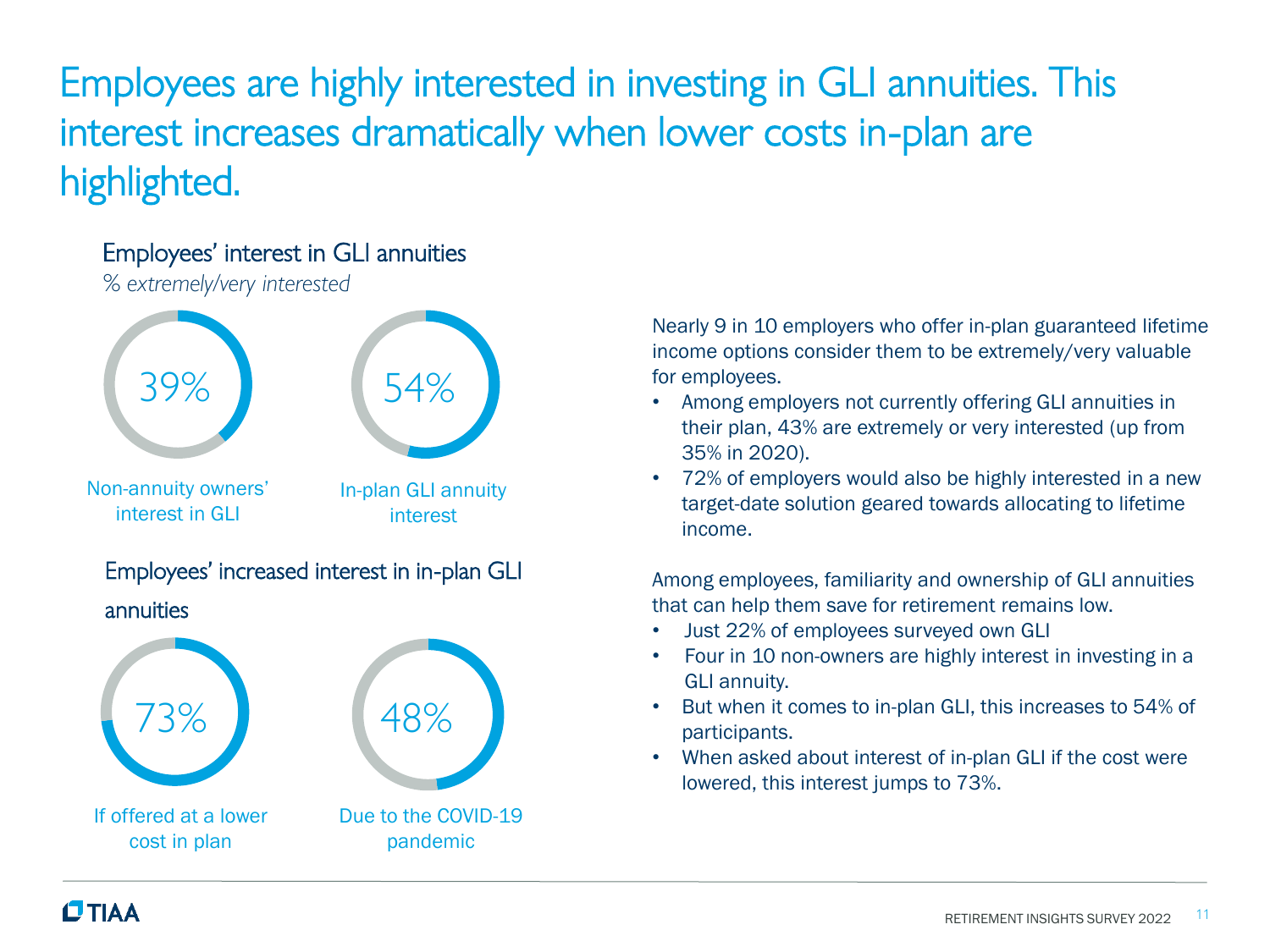Among employees not interested in an in-plan GLI annuity, cost is the top reason. Employers recognize this and see the products being complicated and hard to understand as issues.

> Reasons not interested in in-plan GLI *Among those not interested*



Employers will need to emphasize the lower costs of these options in-plan versus outside of their plan to appeal to employees.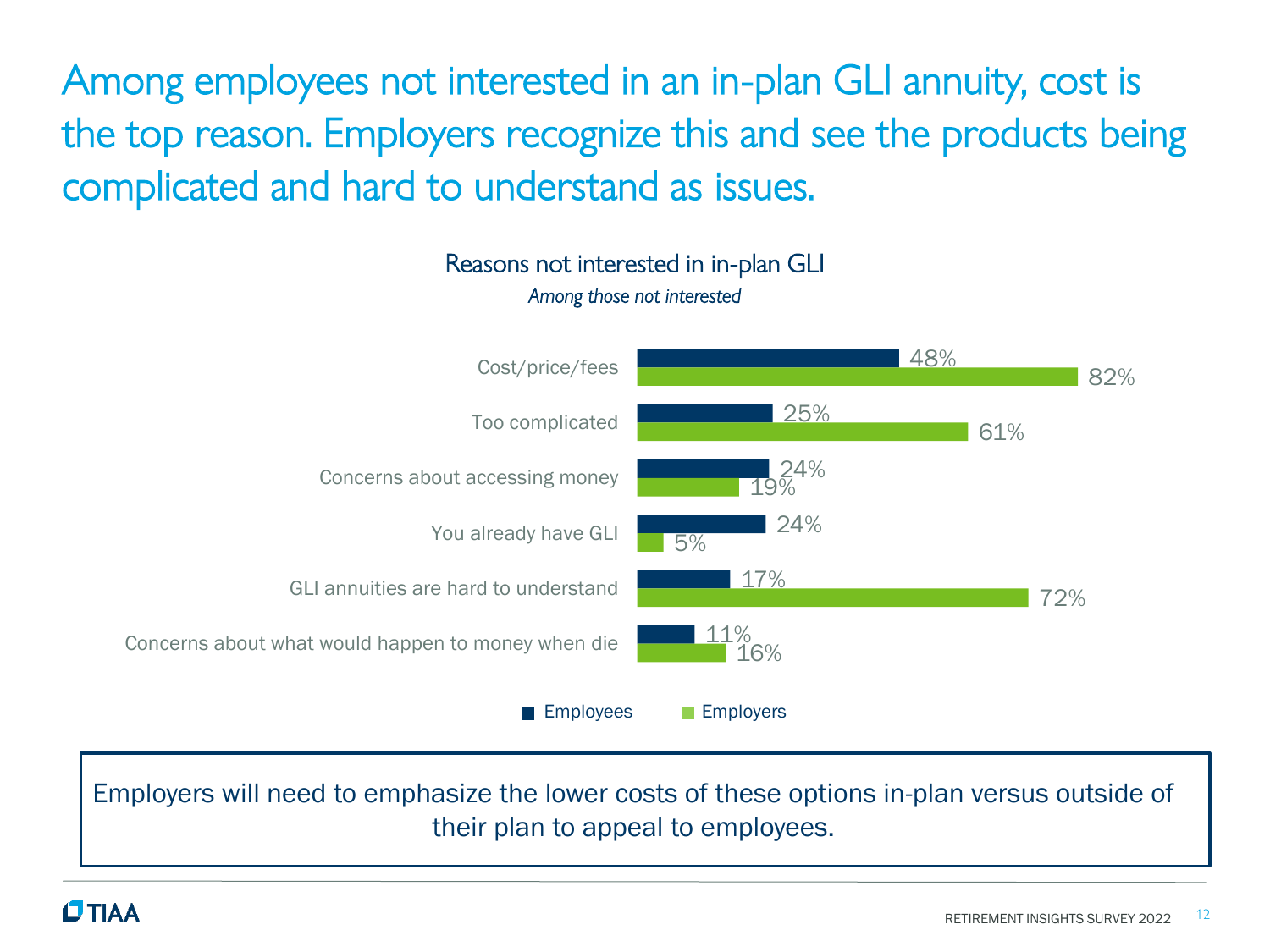## Less than half of plans offer auto-enrollment (43%) or autoescalation (41%).

#### Features of employer's retirement plan

Yes No Don't know

Automatic enrollment **Automatic escalation** 



59% 41% Employees Employers Employers should consider adding this provision ahead of SECURE 2.0, which allows for increased participation rates and further simplifies plan administration.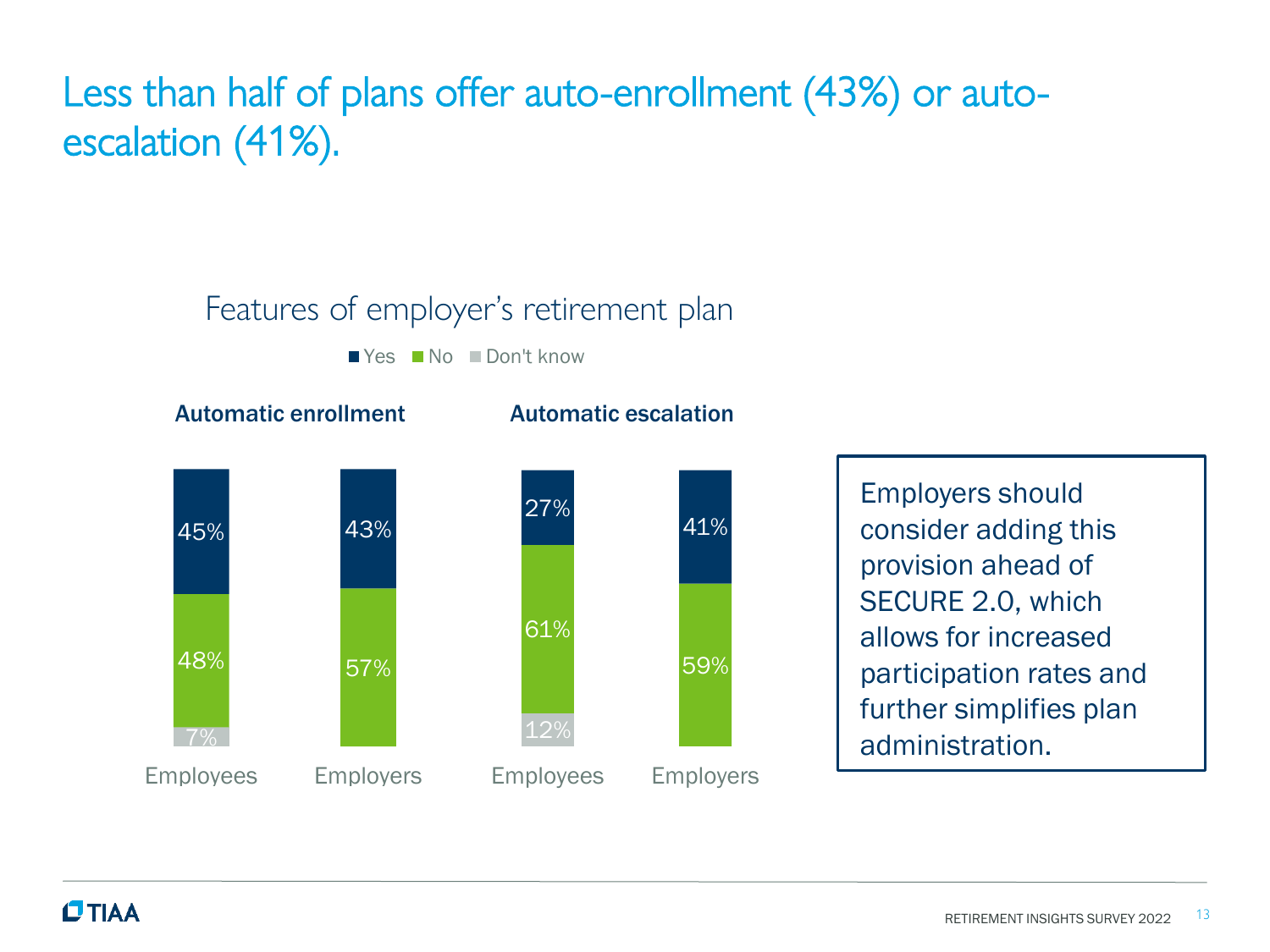Another element employers can consider including is income projections. Almost two-thirds of employers think income disclosure will increase employees' GLI interest.

#### Annual lifetime income disclosure

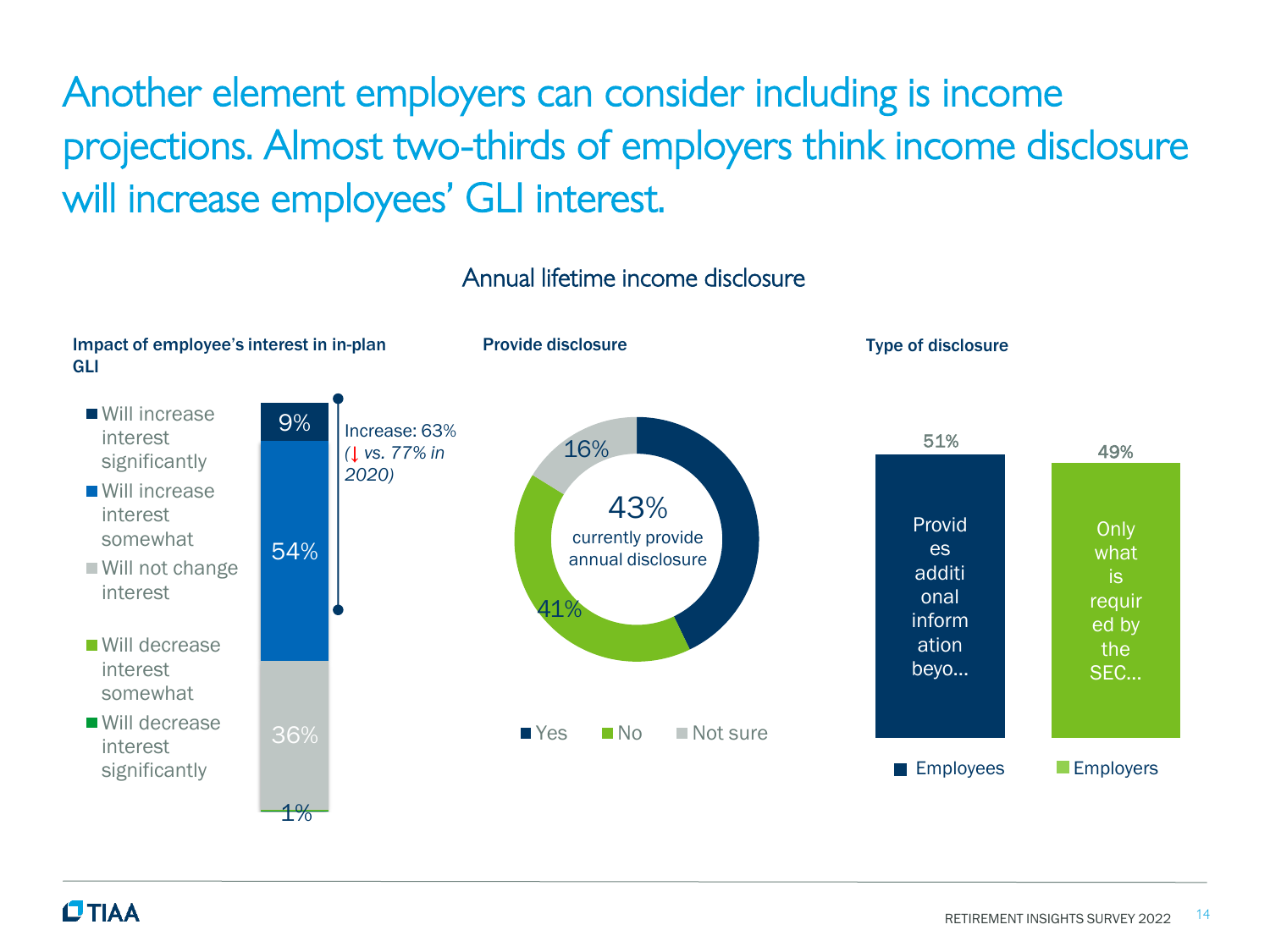## Over seven in 10 employees have received a retirement income projection and say it is helpful.

#### Retirement income projection

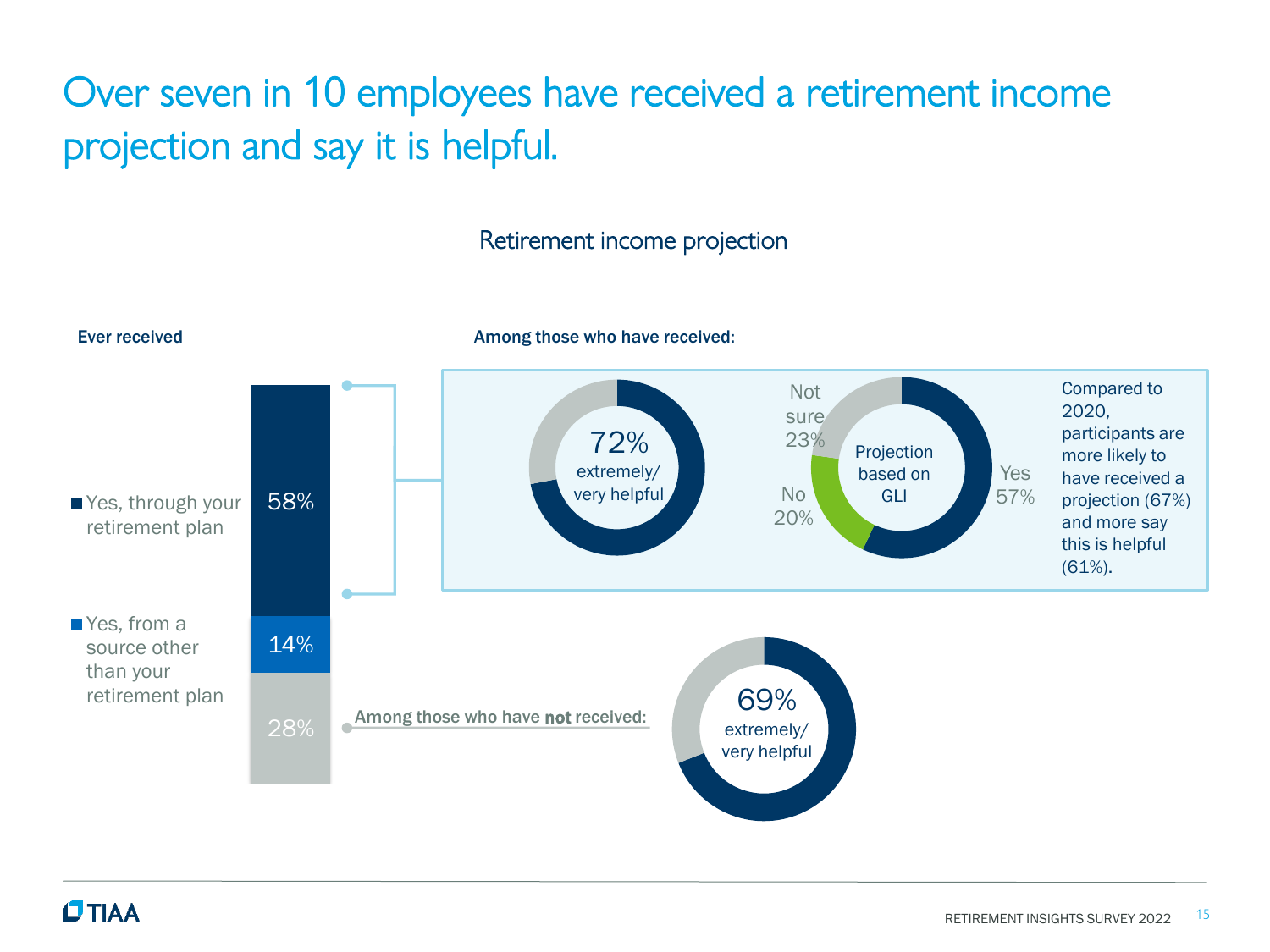GLI can improve retirement outcomes for all, but it can be particularly beneficial for women who typically retire earlier and with about 30% less than men.

Women typically have less confidence in their retirement savings, compared to men.

A lifetime income solution that operates much like a personal pension\* would provide women with secure retirement income they can't outlive.

**OTIAA** 



<sup>\*</sup> Personal Pension refers to lifetime income made available my guaranteedinterest annuity contracts, not income provided by a defined benefit pension contribution pension plans but are not themselves pension plans. Annuity contracts may be funding options in defined contribution pension plans but are not themselves pension plans. Annuity contract guarantees are subject to the financial strength of the issuing insurer. Defined benefit pension plans are subject to the financial strength of the employer's pension plan.